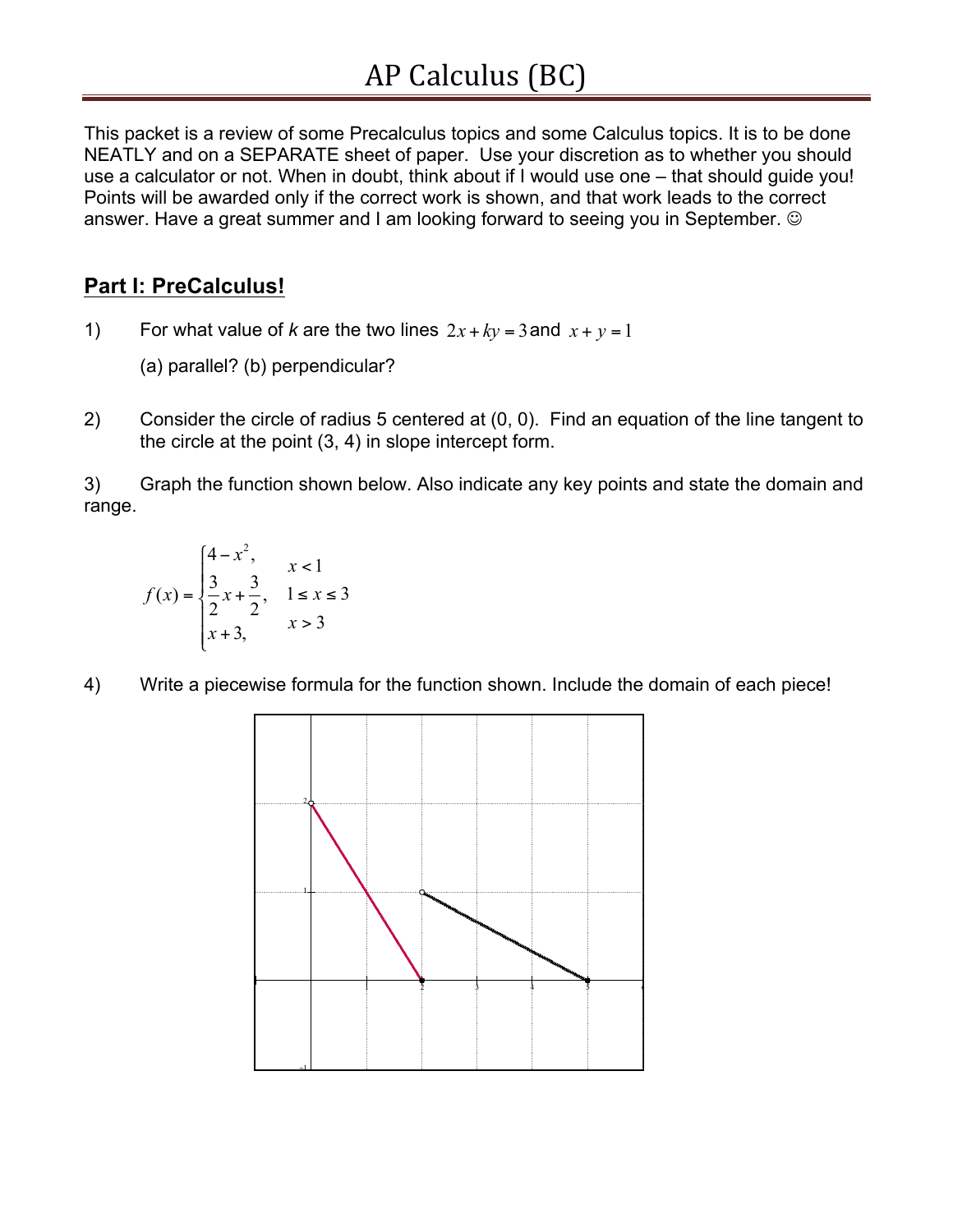5) Graph the function *y* = 3*e*<sup>−</sup>*<sup>x</sup>* − 2 and indicate asymptote(s). State its domain, range, and intercepts.

*For #6-7, parametric equations are given. Complete the table and sketch the curve represented by the parametric equations (label the initial and terminal points as well as indicate the direction of the curve).* 

6) 
$$
x = 4\sin t, \quad y = 2\cos t, \quad 0 \le t \le 2\pi
$$
 **t**  $\begin{array}{|c|c|c|c|c|} \hline \sigma & \pi \\ \hline \end{array}$ 

|  |  |  | <b>t</b>   <b>0</b>   $\pi/4$   $\pi/2$   $3\pi/4$   $\pi$   $3\pi/2$   $2\pi$ |  |
|--|--|--|--------------------------------------------------------------------------------|--|
|  |  |  |                                                                                |  |
|  |  |  |                                                                                |  |

|  | 7) $x = 2t - 5$ , $y = 4t - 7$ , $-2 \le t \le 3$ |  | $t$   -2   -1   0   1   2   3                                                                                                                                                                                                                                                                                                 |  |  |  |
|--|---------------------------------------------------|--|-------------------------------------------------------------------------------------------------------------------------------------------------------------------------------------------------------------------------------------------------------------------------------------------------------------------------------|--|--|--|
|  |                                                   |  | $\mathbf{x}$ and $\mathbf{x}$ and $\mathbf{x}$ and $\mathbf{x}$ and $\mathbf{x}$ and $\mathbf{x}$ and $\mathbf{x}$ and $\mathbf{x}$ and $\mathbf{x}$ and $\mathbf{x}$ and $\mathbf{x}$ and $\mathbf{x}$ and $\mathbf{x}$ and $\mathbf{x}$ and $\mathbf{x}$ and $\mathbf{x}$ and $\mathbf{x}$ and $\mathbf{x}$ and $\mathbf{x$ |  |  |  |
|  |                                                   |  | $\mathbf{y}$                                                                                                                                                                                                                                                                                                                  |  |  |  |

#### **Part II: Continuity**

*For #1-4 below, find the limits, if they exist.(#1-13 are 1 pt each)* 

3)  $\lim_{x \to 4} \frac{2x^3 - 7x^2 - 4x}{x - 4}$  2)  $\lim_{x \to 9} \frac{\sqrt{x - 3}}{9 - x}$  3)  $\lim_{x \to 1} \frac{x^2 - 2x - 5}{x + 1}$ 4)  $\lim_{x \to -2} \frac{x^3 + 8}{x + 2}$ 

*For #5-7, explain why each function is discontinuous and determine if the discontinuity is removable or nonremovable.* 

5) 
$$
g(x) =\begin{cases} 2x-3, & x < 3 \\ -x+5, & x \ge 3 \end{cases}
$$
 6)  $b(x) = \frac{x(3x+1)}{3x^2 - 5x - 2}$  7)  $h(x) = \frac{\sqrt{x^2 - 10x + 25}}{x - 5}$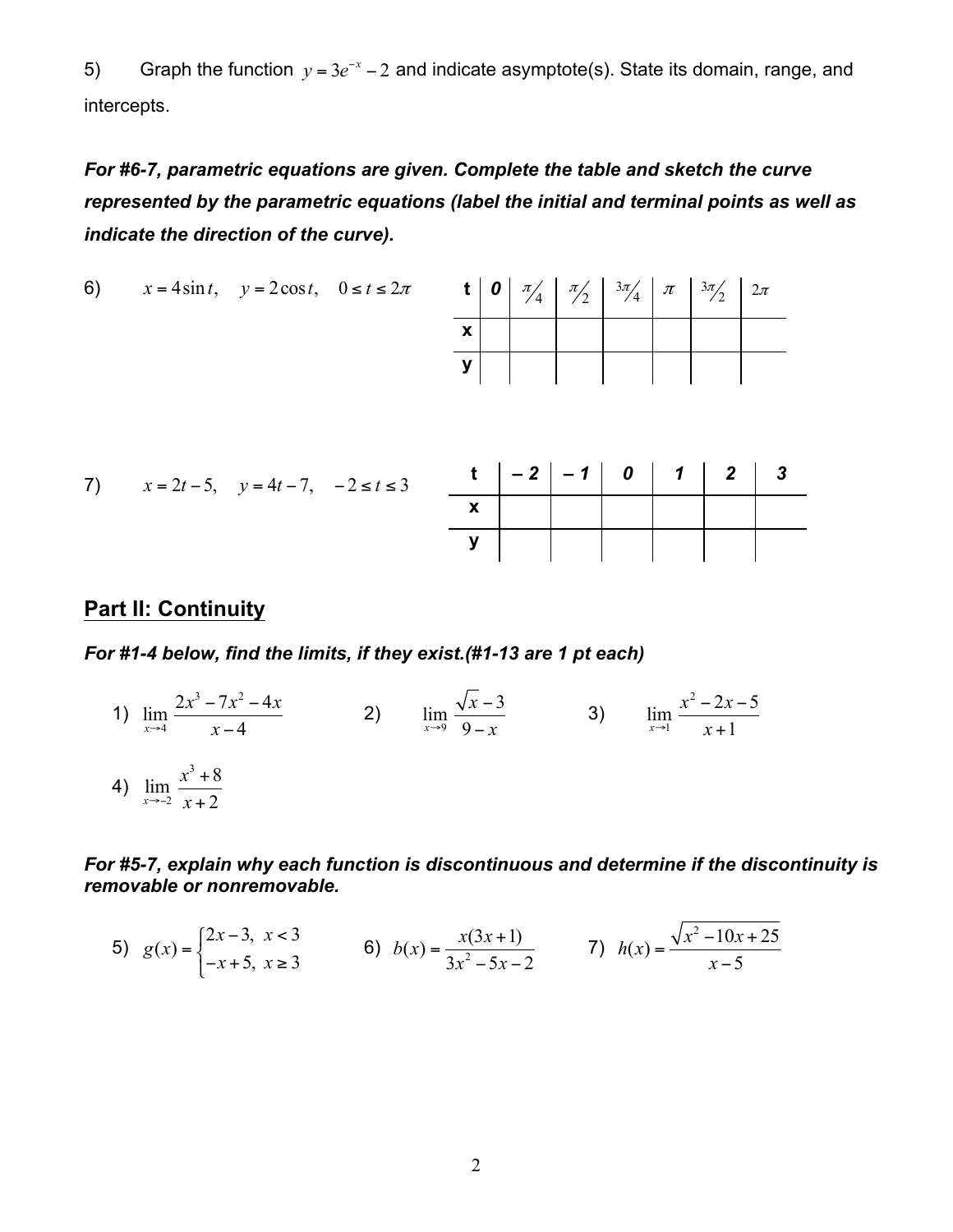For #8-13, determine if the following limits exist, based on the graph below of  $p(x)$ . If the limits exist, state their value. Note that  $x = -3$  and  $x = 1$  are vertical asymptotes.



15) Consider the function 
$$
f(x) = \begin{cases} \frac{\sin x}{x} & x \neq 0 \\ k & x = 0 \end{cases}
$$
.

In order for the function to be continuous at  $x = 0$ , the value of k must be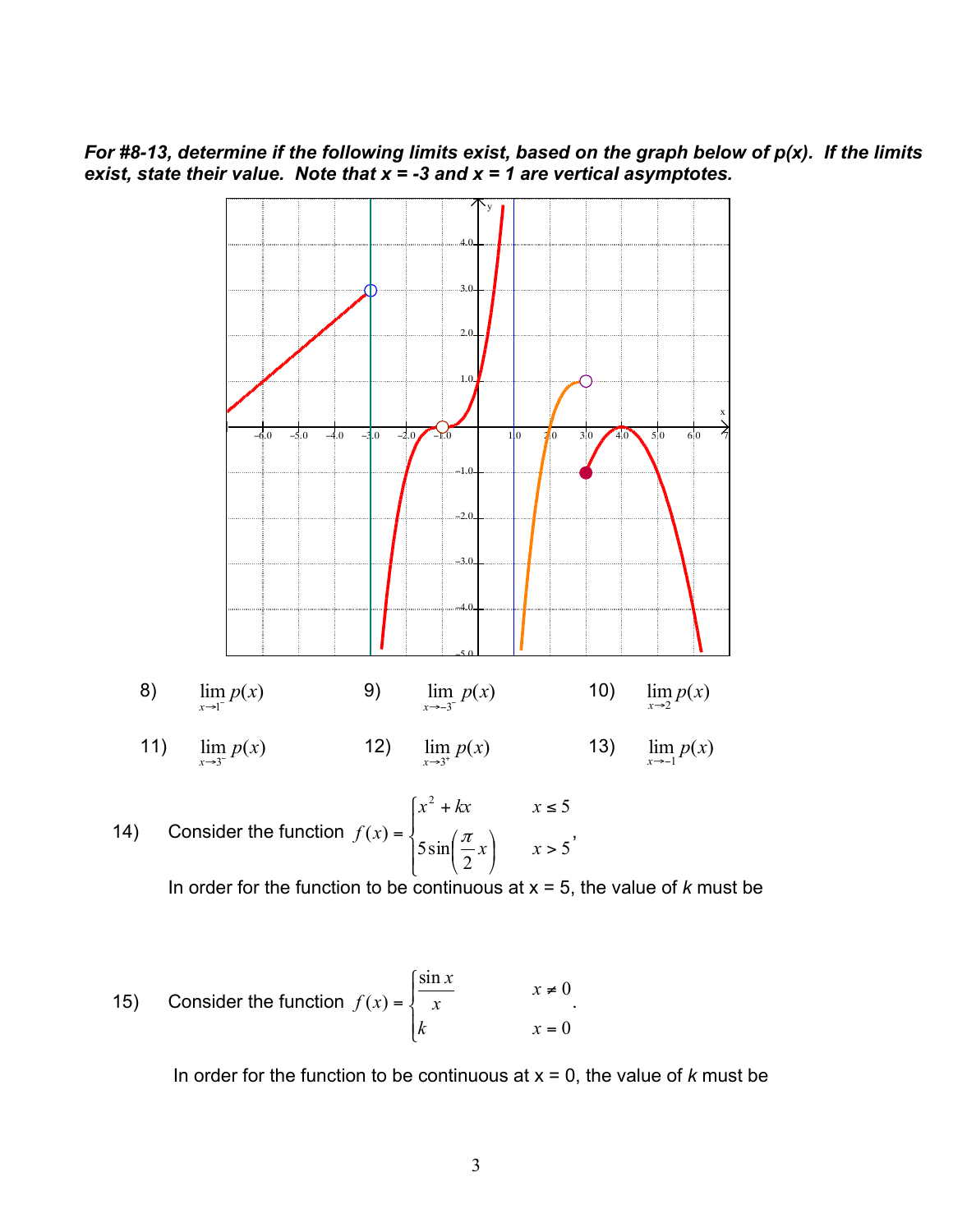Use the graph of  $f(x)$ , shown below, to answer #16-18. (1 pt each).



16) For what value of a is  $\lim_{x \to a} f(x)$  nonexistent? lim  $f(x) =$  18)  $\lim f(x) =$  $17)$  $x \rightarrow -\infty$  $x \rightarrow \infty$ 

# **Part III: The Derivative**

1) 
$$
\lim_{h \to 0} \frac{\tan^{-1}(1+h) - \frac{\pi}{4}}{h} =
$$

2) 
$$
\lim_{h \to 0} \frac{\sec(\pi + h) - \sec(\pi)}{h} =
$$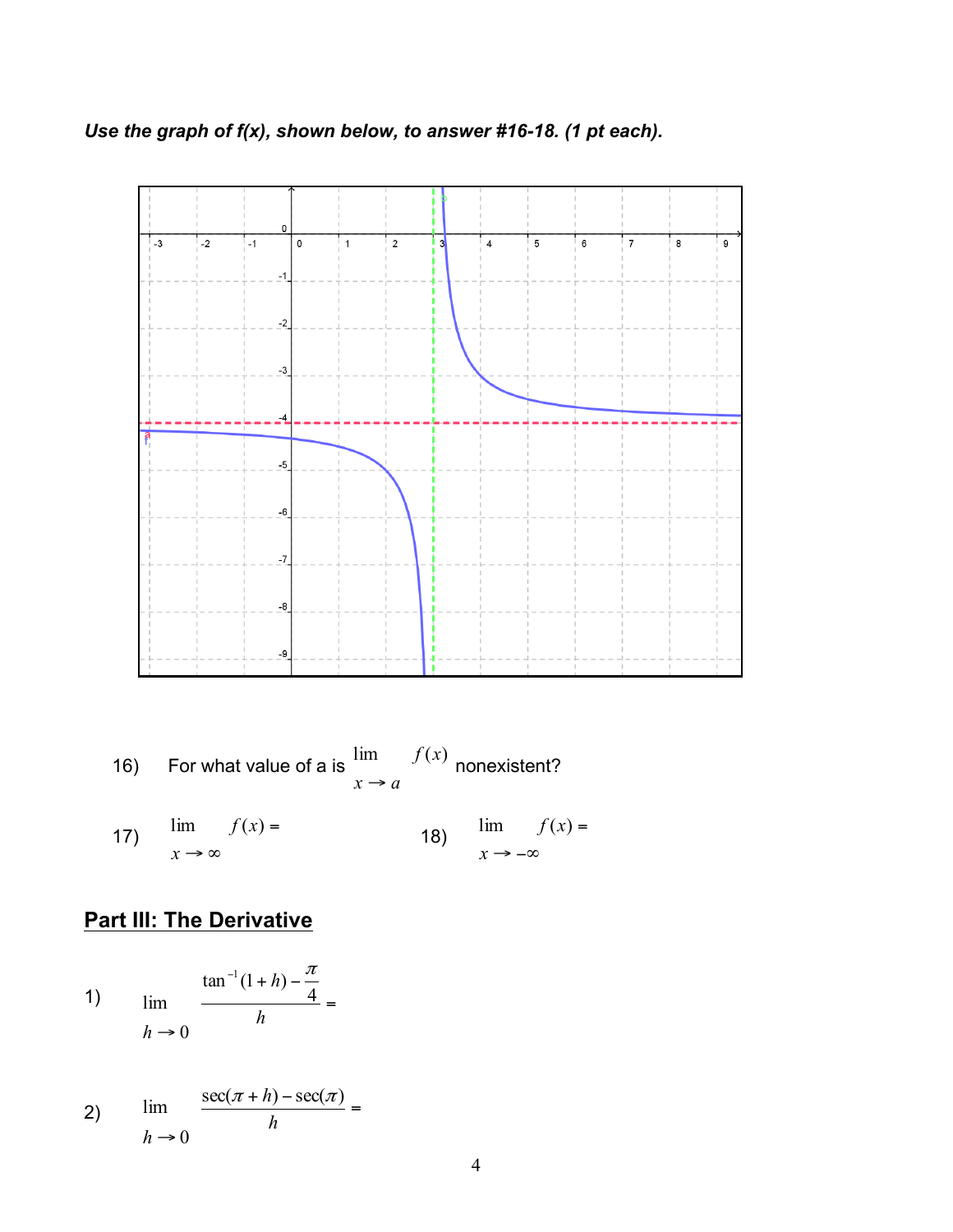*For #3-8, find the derivative.* 

- 3)  $y = ln(1 + e^x)$ 4)  $y = \csc(1 + \sqrt{x})$
- $y = \sqrt[7]{x^3 4x}$ 5)  $y = (\tan^2 x)(3\pi x - e^{2x})$

7) 
$$
f(x) = (x+1)e^{3x}
$$
   
8)  $f(x) = \frac{e^{x/2}}{\sqrt{x}}$ 

9) Consider the function  $f(x) = \sqrt{x-2}$ . On what intervals are the hypotheses of the Mean Value Theorem satisfied?

10) If 
$$
xy^2 - y^3 = x^2 - 5
$$
, then  $\frac{dy}{dx} =$ 

11) The distance of a particle from its initial position is given by  $s(t) = t - 5 + \frac{9}{(t-1)}$ , where *s*  $(t + 1)$ is feet and *t* is minutes. Find the velocity at *t* = 1 minute in appropriate units.

#### *Use the table below for #12-13.*

|   | f'(x)<br>f(x)<br>g(x) |  | g(x) |   |
|---|-----------------------|--|------|---|
|   |                       |  | 5    | ⅛ |
| 3 |                       |  |      |   |

 *d d f* 12) The value of  $\frac{d}{dx}(f \cdot g)$  at x = 3 is 13) The value of  $\frac{d}{dx}(\frac{f}{g})$  at x = 1 is ⎟ <sup>⎟</sup> *dx dx* <sup>⎠</sup>

### *In #14-15, use the table below to find the value of the first derivative of the given functions for the given value of x.*

|   | f(x) | g(x) | f'(x) | g('x) |
|---|------|------|-------|-------|
|   |      |      |       |       |
| 2 |      |      |       |       |

14) 
$$
[f(x)]^2
$$
 at x = 2 is

 $f(g(x))$ at x = 1 is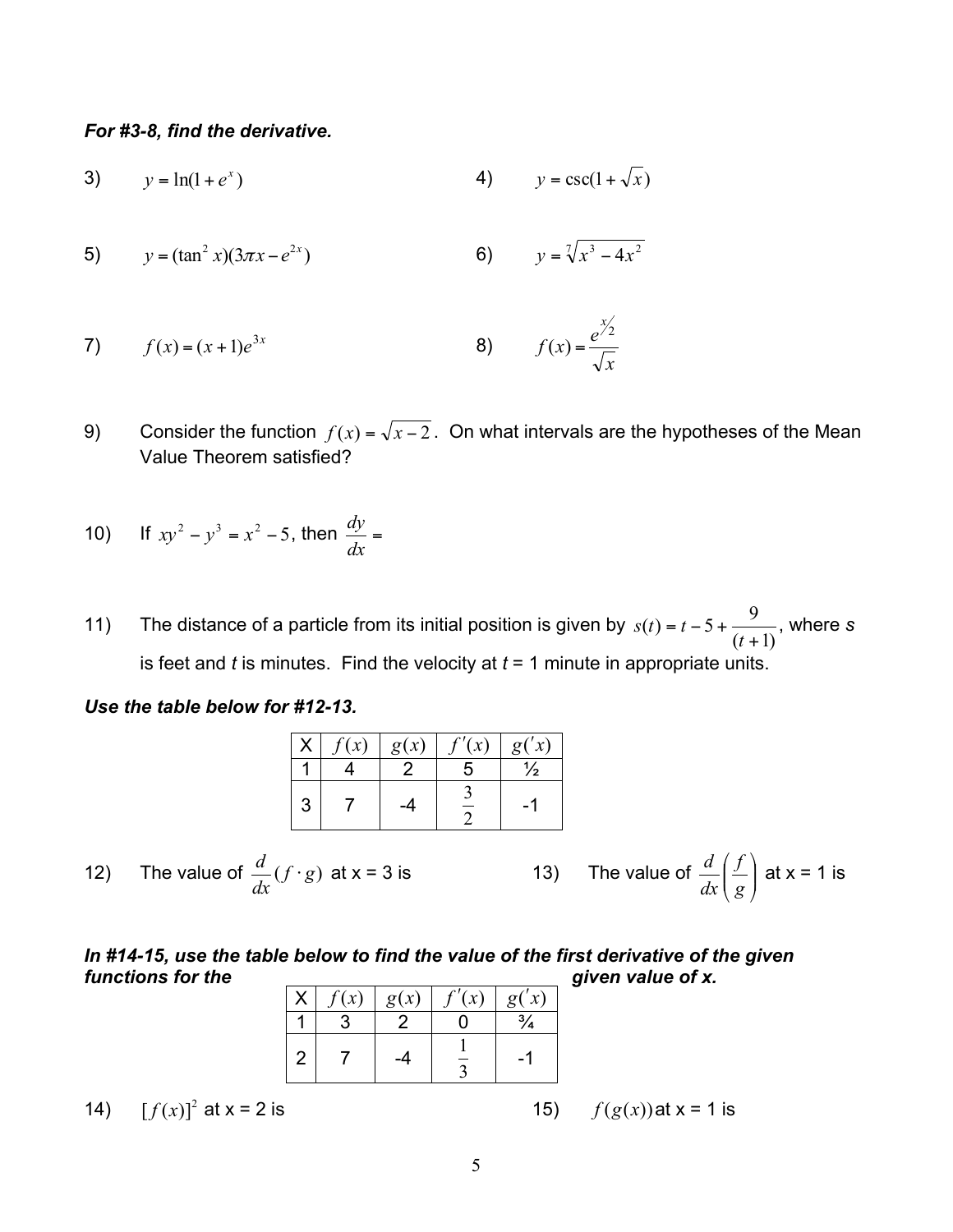**16)** Let f be the function defined by  $f(x) = \frac{x + \sin x}{\cos x}$  for  $-\frac{\pi}{2} < x < \frac{\pi}{2}$ .

- (a) State whether *f* is an even function or an odd function. Justify your answer..
- (b) Find  $f'(x)$ .
- (c) Write an equation for the line tangent to the graph of  $f$  at the point  $(0, f(0))$ .

### **Part IV: More Derivatives and Applications**

*For #1-3, find all critical values, intervals of increasing and decreasing, any local extrema, points of inflection, and all intervals where the graph is concave up and concave down.* 

1) 
$$
f(x) = \frac{5 - 4x + 4x^2 - x^3}{x - 2}
$$

$$
2) \qquad y = 3x^3 - 2x^2 + 6x - 2
$$

3) 
$$
f'(x) = 5x^3 - 15x + 7
$$

- 4) The graph of the function  $y = x^5 x^2 + \sin x$  changes concavity at  $x =$
- 5) Find the equation of the line tangent to the function  $y = \sqrt[4]{x^7}$  at  $x = 16$ .
- 6) For what value of x is the slope of the tangent line to  $y = x^7 + \frac{3}{7}$  undefined? *x*
- 7)



The balloon shown is in the shape of a cylinder with hemispherical ends of the same radius as that of the cylinder. The balloon is being inflated at the rate of  $261\pi$  cubic centimeters per minute. At the instant the radius of the cylinder is 3 centimeters, the volume of the balloon is  $144\pi$  cubic centimeters and the radius of the cylinder is increasing at the rate of 2 centimeters per minute. (The volume of a cylinder with radius *r* and height *h* is  $\pi r^2 h$ , and the volume of a sphere with radius *r* is  $\frac{4}{2}\pi r^3$ .)

(a) At this instant, what is the height of the cylinder?

(b) At this instant, how fast is the height of the cylinder increasing?